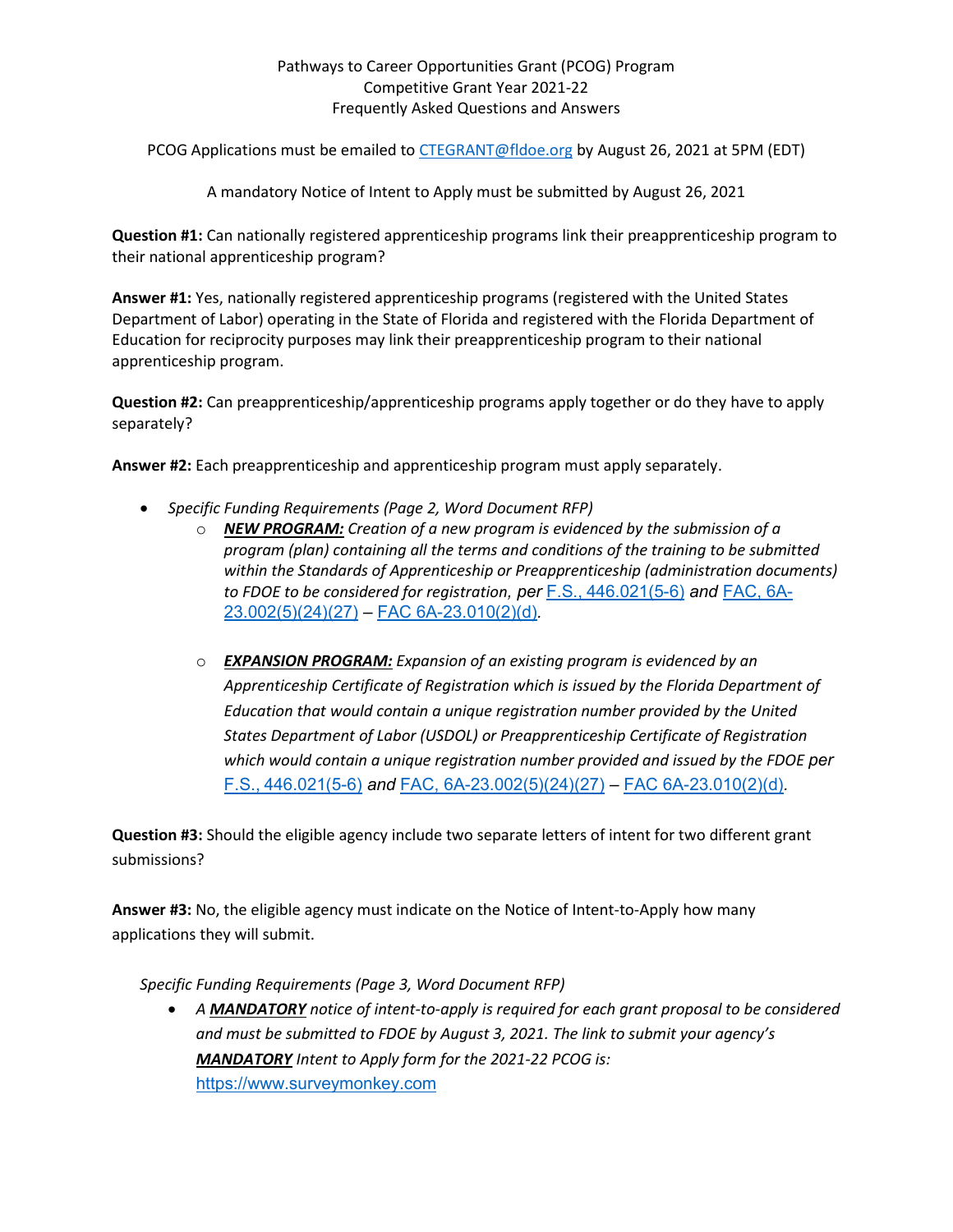## Pathways to Career Opportunities Grant (PCOG) Program Competitive Grant Year 2021-22 Frequently Asked Questions and Answers

PCOG Applications must be emailed to [CTEGRANT@fldoe.org](mailto:CTEGRANT@fldoe.org) by August 26, 2021 at 5PM (EDT)

A mandatory Notice of Intent to Apply must be submitted by August 26, 2021

 **Question #4:** What is the maximum dollar amount that can be requested per application or per applicant?

**Answer #4:** There is no maximum amount per application.

**Question #5:** Are instructor costs allowable?

**Answer #5:** Yes, the Florida Legislature has authorized grant funds to be used for instructional personnel for the 2021-22 grant year.

 **Question #6:** If we include a job experience component to our registered pre-apprenticeship program can we pay them out of the grant, or is the employer required to pay the wage for the pre-apprentice student?

**Answer #6:** Wages are paid by the employer. Wages are not an allowable expense for this grant.

**Question #7:** Is it advisable for an agency to support more than one submission from a partner?

**Answer #7:** The Request for Proposals (RFP) does not restrict eligible applicants from supporting multiple submissions from a partner.

**Question #8:** What is an "Other Authorized Entity?"

 Department of Education (FDOE) cannot define this category further. **Answer #8:** "Other Authorized Entity" is defined in [446.011-446.71, Florida Statutes](http://www.leg.state.fl.us/Statutes/index.cfm?App_mode=Display_Statute&URL=0400-0499/0446/0446.html). The Florida

**Question #9:** When is the application due?

 Thursday, August 26, 2021. **Answer #9:** The RFP states the Pathways to Career Opportunities grant application is due by 5PM EDT

**Question #10:** Why does equipment under \$5,000 need to be reported on the Projected Equipment Purchases Form, my school district does not require this?